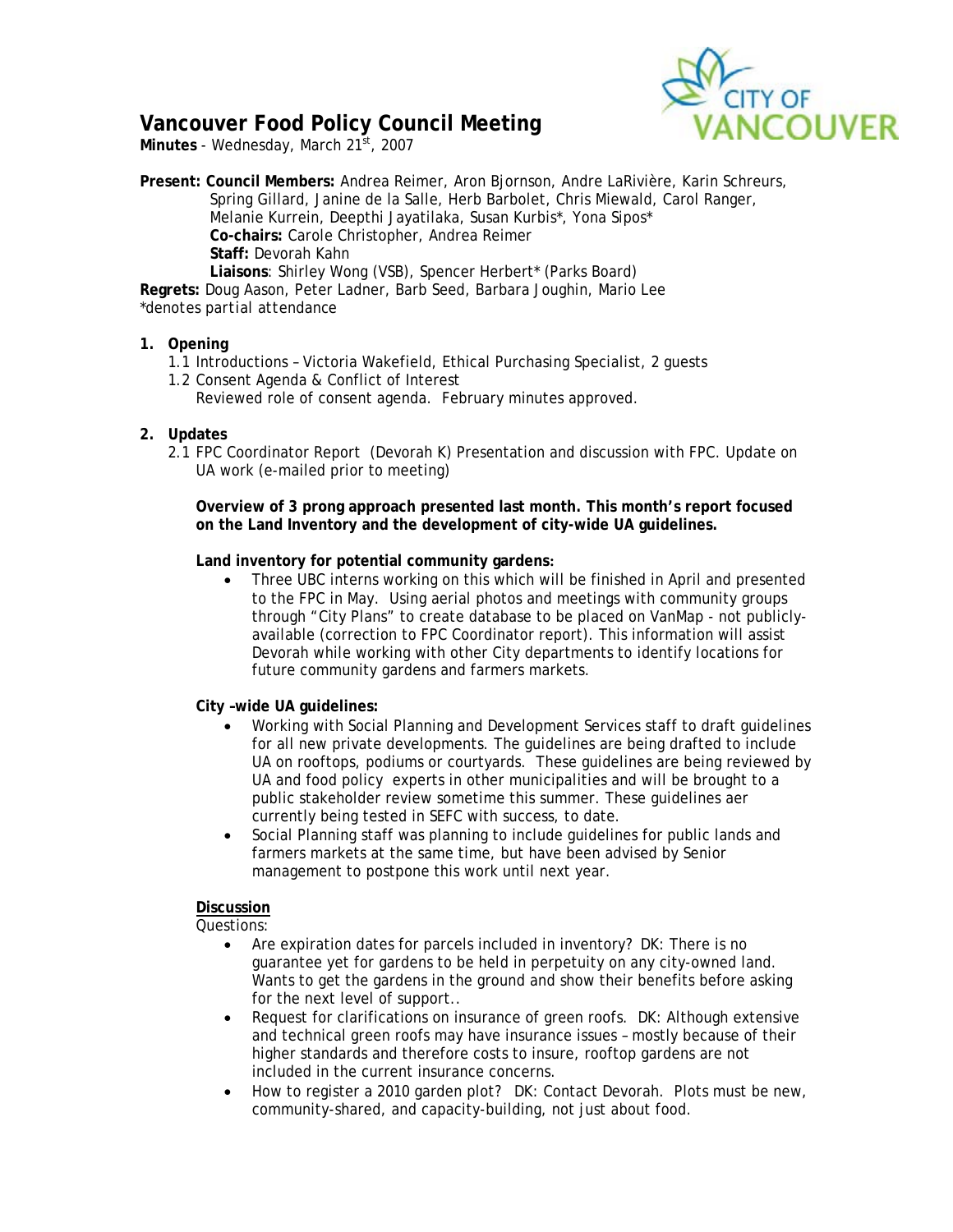- Inclusion of healing gardens at Tupper School. DK: Contact Devorah.
- How to be certain that specific technicalities of UA guidelines are included i.e. spigots on balconies. DK: these items are in the guidelines. Green Building Strategy included staff from all disciplines of Engineering and beyond. Review with local stakeholders
- Will there be provision for commercial use of community garden space? DK: In draft guidelines, social enterprise is encouraged. Money must go back into project and not to individuals. Clark & Broadway and Kerrisdale garden are both potential gardens developed by agencies and are being encouraged to incorporate social enterprise. It was noted that restaurants may wish to be clients of gardens for specialty crops, not just value-added products. Need to ensure fair competition with private businesses and farmers..
- How can people access to plots? DK: Through non-profit agency managing garden.
- Discussion of role of FPC in stakeholder review of guidelines. Wendy Mendes is identifying 'candidates' for stakeholder review and FPC expertise will be included.)
- Request to create a glossary of garden terms, i.e. clarify terms such as podium, etc.
- Request to provide communication to public (website or press release) for 2010 initiative as idea has changed since introduction.
- 2.2 Strategic Planning Objectives Janine dlS

Suggested forming small group to identify 3-5 key actions in 2007 towards meeting objectives. **ACTION:** Janine dlS to send out email outlining proposal.

2.3 Communications Committee – Spring G

Media planning and training workshops complete and awaiting report from consultant. Next steps to be decided after report is reviewed. Devorah K suggested including Andrew Pask to ensure there is no overlap with the City.

# 2.4 Follow up from February Meeting

(Feb 2.2) FPC presentation to Park Board – Carole C

FPC members will meet with individual Park Board Commissioners to introduce FPC work before requesting a presentation or endorsing a motion to Park Board. FPC members interested in interviewing Park Board commissioners, contact the Steering Committee.

 (Feb 6.7) Survey re: Community Kitchen Project – Andrea R **ACTION:** Andrea R to send out survey

# **3. Action Items**

3.1 Membership Proposal – Andrea R

There is renewed support for FPC to elect members from a broad-based community process. Our original membership was elected by delegates from over 100 community groups (the Food Policy Task Force) who met for a year to form the FPC and who elected inaugural members. It was Proposed that we contact those groups/delegates, engage them in a process of identifying candidates for membership, and reconvene them at a forum in June\* where the community would select their candidates for membership to the FPC. These candidates are subject to City Council approval. Issues such as length of term need to be clarified.

*\*The June forum is also proposed as an excellent opportunity to move forward our 2007 work objectives: strengthening the bridge between the City and the Community in fostering food security/sustainability priorities; showcasing innovative approaches to community food security through the 2010 community gardens*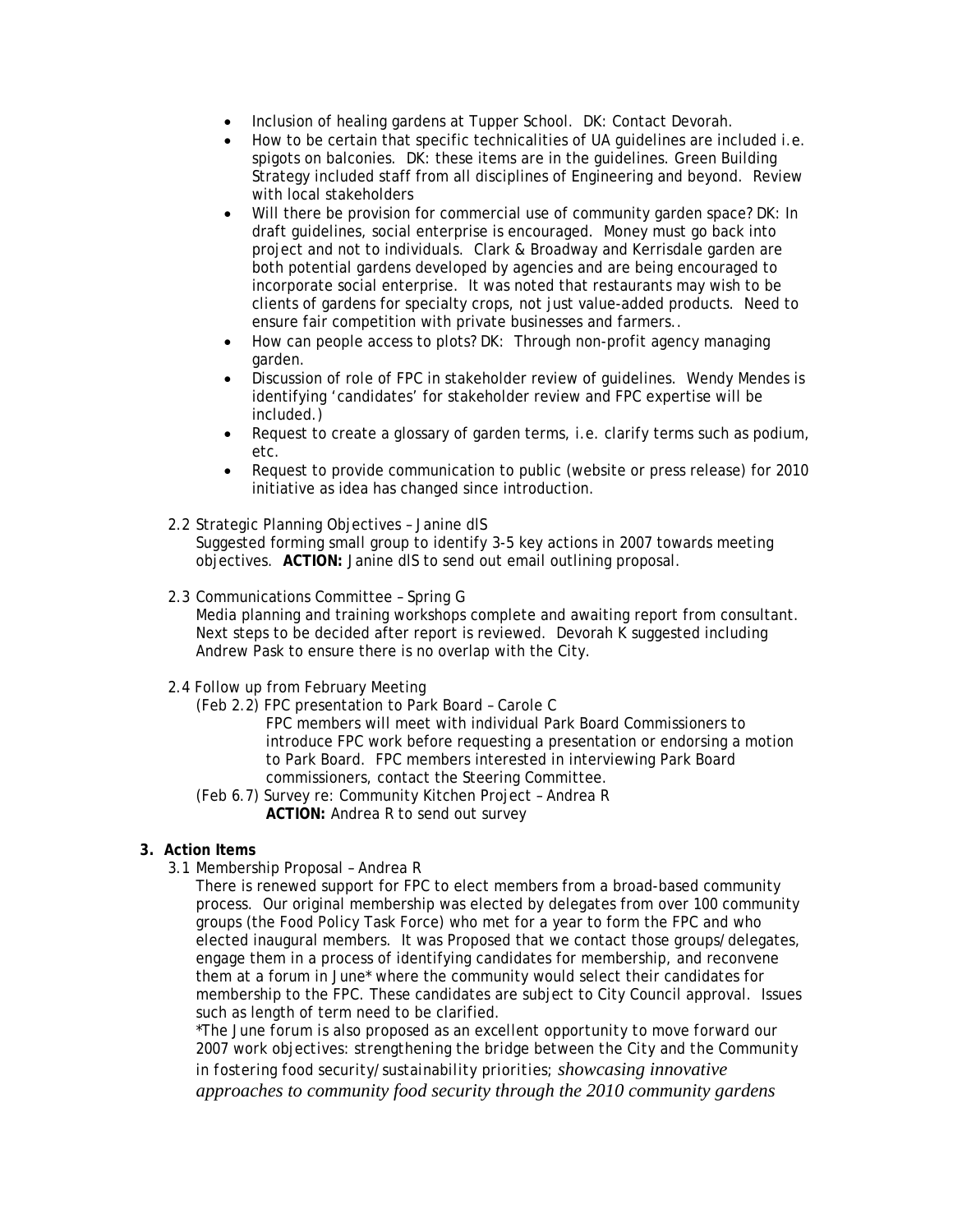*initiative; introducing the Food Charter as a completed piece of work that was envisioned by the original Food Policy Task Force; and continuing to clarify and model the roles, relationships and responsibilities of community advisory groups within the structure of city government.* 

**ACTION:** membership committee needs to be reviewed and orientation manual needs to be updated and a membership package developed. Herb B will call Membership Committee meeting in early April. Steering committee will coordinate June Forum. Carole C will contact members for support.

### 3.2 Action request from Humane Society – Carole C

We cannot add any specific humane treatment standards to the Food Charter. Could be considered when the Charter is reviewed in the future. There was strong support for consulting with animal protection experts when dealing with any initiative around this area of work. The remaining part of the action request was to endorse VHS initiative to make Cit of Vancouver cage-free. Vickie Wakefield, the City's Ethical Purchasing Specialist, mentioned that although there is support for this, there is not enough data. People are needed to research volumes, sourcing, distance traveled, how this fits in with other policies, etc. Also, there are no regulations or standards for free-run/range chickens. It was suggested that FPC write a letter to City Council supporting the initiative in principle, and encouraging more research. Herb noted that there are projects in Victoria and Toronto for possible collaboration. **ACTION:** Andrea R to draft letter and send to Herb for review.

### 3.3 Van Dusen Event – Spring G

Sept. 30, Fall Fair "Plenty" will include farmers' market, farmyard, eat local/buy local/grow local areas, workshops, speakers and will sell food plant, trees and shrubs. Is looking for ideas for an interactive food-themed booth for the FPC. Contact Spring with ideas.

**4. Presentation – Kim Sutherland, Regional Agrologist, Ministry of Agriculture and Lands**  Expressed desire to partner with FPC, as work is closely linked. Spoke of the necessity of the changing paradigm of food production given declining energy supply and climate change. Gave overview of strengths and weaknesses of agriculture in the Fraser Valley. Identified the Fraser Valley as the most productive agricultural region in Canada and largely operating on principles of sustainability – mostly smaller family operated business, a large fraction of production going to local markets, and providing 1/3 of nutrient/health needs of local market. Encouraged FPC members to join ALC or AAG. Devorah K recently appointed to the GVRD AAC. More R&D is needed in agriculture, a scientific symposium will happen in the future.

## **5. Other business**

5.1 Child's health initiative – Carole C

FoodShare in Toronto has undertaken building national support base for initiative introduced by Toronto MP Olivia Chow and has asked the FPC to coordinate regional response. Contact Carole C if interested in helping support this initiative.

# Reminders and announcements

- Next month's meeting includes 2 hour workshop on Social Development Plan with Mario Lee, Social Planning. Submit agenda items ASAP, as time will be limited.
- Mother's day, May 13, 10am-3pm Formosa Nursery will sell cuttings from blueberry plants, funds raised to support relocation
- April 13 UBC Farm symposium, invite emailed.